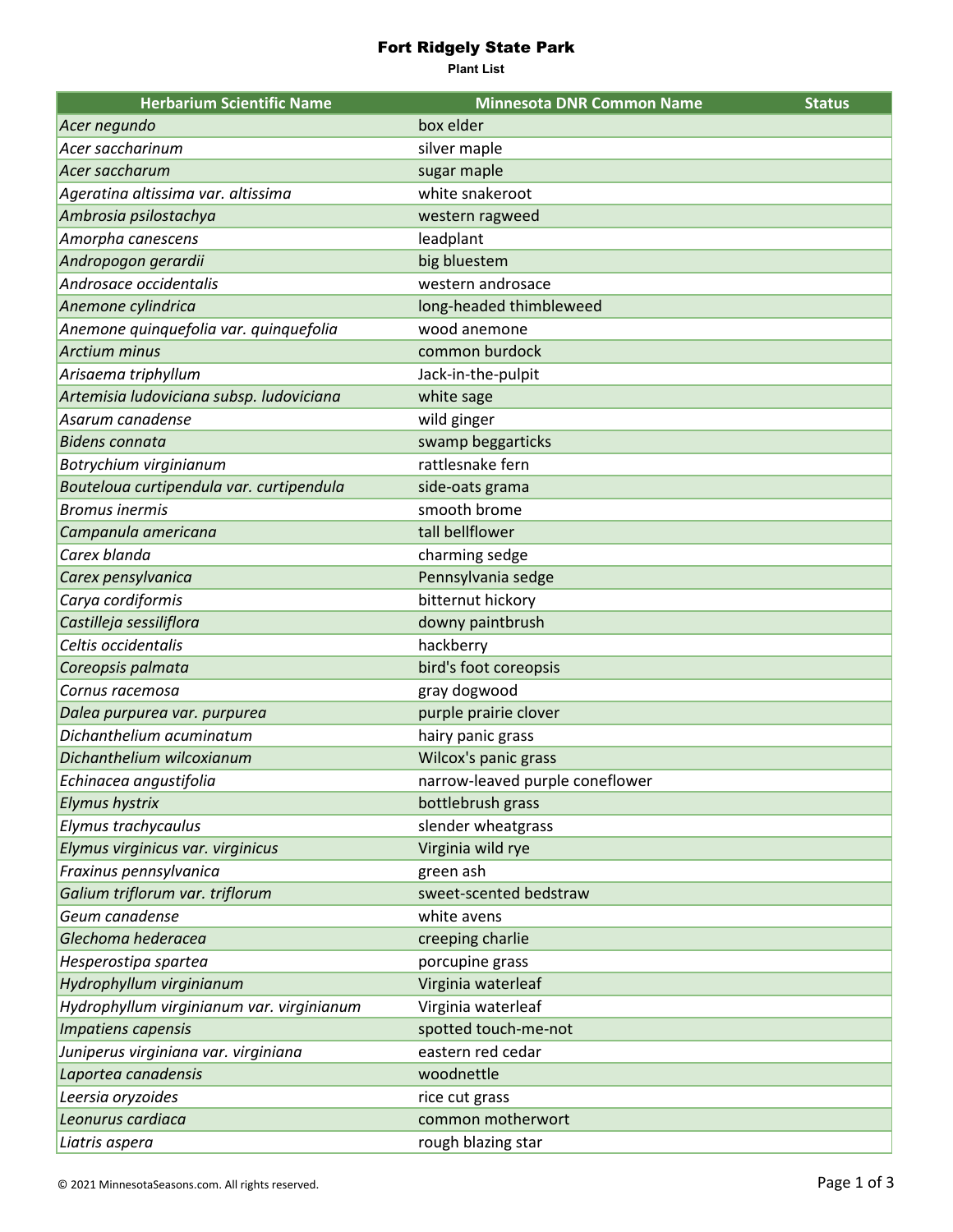## Fort Ridgely State Park

**Plant List**

| <b>Herbarium Scientific Name</b>       | <b>Minnesota DNR Common Name</b> | <b>Status</b> |
|----------------------------------------|----------------------------------|---------------|
| Lithospermum canescens                 | hoary puccoon                    |               |
| Lonicera × bella                       | pretty honeysuckle               |               |
| Lonicera tatarica                      | tartarian honeysuckle            |               |
| Medicago sativa                        | alfalfa                          |               |
| Melilotus alba                         | white sweet clover               |               |
| Monarda fistulosa                      | wild bergamot                    |               |
| Muhlenbergia cuspidata                 | Plains muhly                     |               |
| Oenothera biennis                      | common evening primrose          |               |
| Osmorhiza claytonii                    | Clayton's sweet cicely           |               |
| Ostrya virginiana                      | ironwood                         |               |
| Panicum capillare subsp. capillare     | witch grass                      |               |
| Pediomelum argophyllum                 | silverleaf scurfpea              |               |
| Phalaris arundinacea                   | reed canary grass                |               |
| Pilea pumila                           | dwarf clearweed                  |               |
| Poa pratensis subsp. pratensis         | Kentucky bluegrass               |               |
| Populus deltoides subsp. monilifera    | cottonwood                       |               |
| Populus tremuloides                    | quaking aspen                    |               |
| Prunus americana                       | wild plum                        |               |
| Prunus virginiana var. virginiana      | chokecherry                      |               |
| Quercus macrocarpa                     | bur oak                          |               |
| Ranunculus abortivus                   | kidney-leaved buttercup          |               |
| Rhamnus cathartica                     | common buckthorn                 |               |
| Rhus glabra                            | smooth sumac                     |               |
| Ribes cynosbati                        | prickly gooseberry               |               |
| <b>Ribes missouriense</b>              | Missouri gooseberry              |               |
| Rosa arkansana                         | prairie rose                     |               |
| Rubus idaeus var. strigosus            | red raspberry                    |               |
| Rudbeckia hirta var. pulcherrima       | black-eyed susan                 |               |
| Rudbeckia laciniata var. laciniata     | tall coneflower                  |               |
| Salix discolor                         | pussy willow                     |               |
| Salix interior                         | sandbar willow                   |               |
| Salix nigra                            | black willow                     |               |
| Sambucus canadensis var. canadensis    | common elder                     |               |
| Sanicula gregaria                      | gregarious black snakeroot       |               |
| Sanicula marilandica                   | maryland black snakeroot         |               |
| Schizachyrium scoparium var. scoparium | little bluestem                  |               |
| Scutellaria lateriflora                | mad dog skullcap                 |               |
| Smilax herbacea                        | smooth carrion flower            |               |
| Solidago flexicaulis                   | zigzag goldenrod                 |               |
| Solidago gigantea                      | giant goldenrod                  |               |
| Solidago nemoralis                     | gray goldenrod                   |               |
| Solidago riddellii                     | Riddell's goldenrod              |               |
| Solidago rigida                        | stiff goldenrod                  |               |
| Solidago sp.                           | goldenrod                        |               |
| Sorghastrum nutans                     | Indian grass                     |               |
| Sporobolus heterolepis                 | prairie dropseed                 |               |